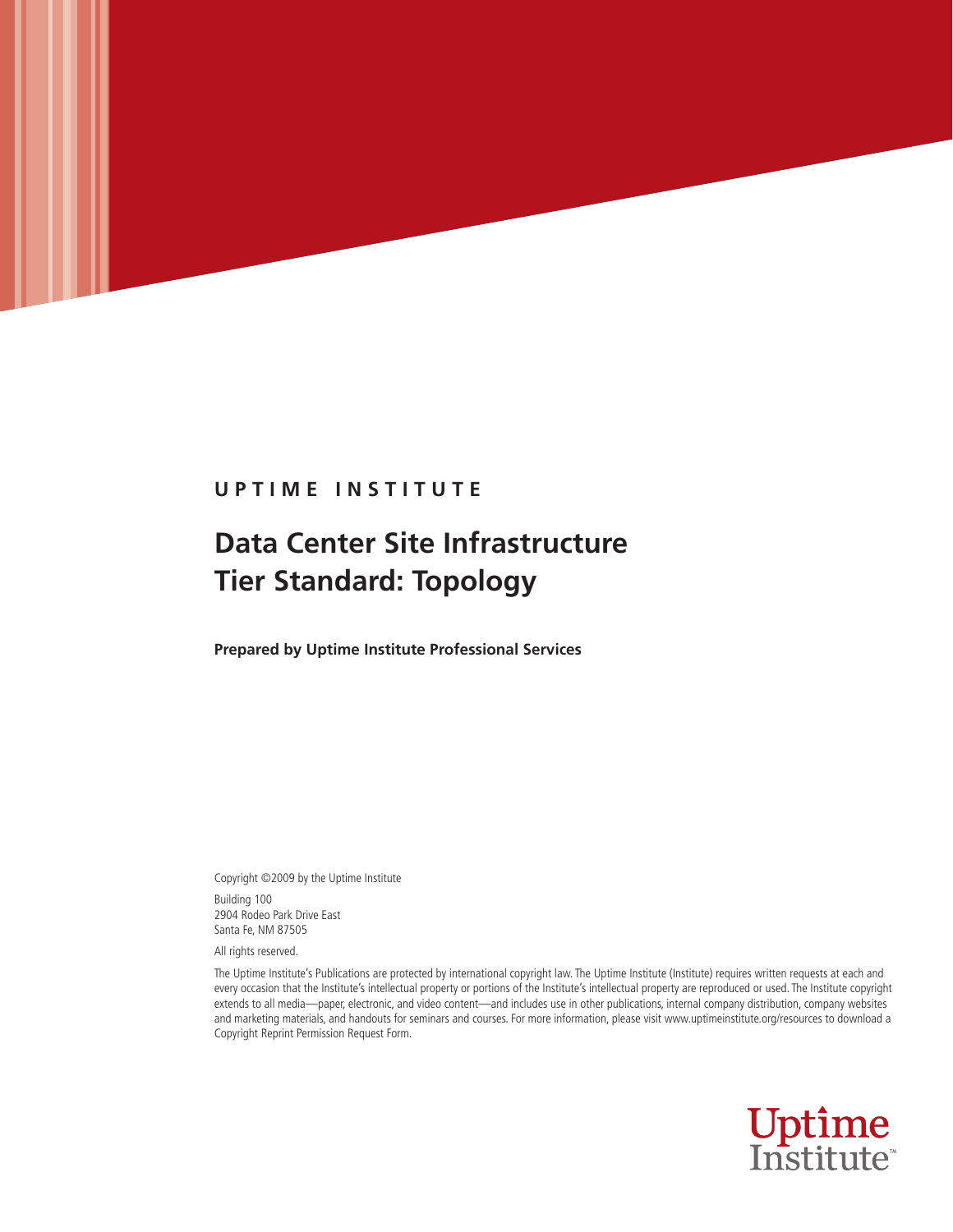**Abstract:** The Institute Tier Standard: Topology is an objective basis for comparing the functionality, capacity, and expected availability (or performance) of a particular site infrastructure design topology against other sites, or for comparing a group of sites. This standard describes criteria to differentiate four classifications of site infrastructure topology based on increasing levels of redundant capacity components and distribution paths. This standard focuses on the definitions of the four Tiers and the performance confirmation tests for determining compliance to the definitions. The Commentary, in a separate section, provides practical examples of site infrastructure system designs and configurations that fulfill the Tier definitions as a means to clarify the Tier classification criteria.

**Keywords:** data center, infrastructure, Tier, classification, Tiers, Tier level, topology, availability, reliability, redundant, Concurrent Maintenance, Concurrently Maintainable, Fault Tolerance, Fault Tolerant, Operational Sustainability, dual power, functionality, performance, metrics

Copyright ©2009 by the Uptime Institute Building 100 2904 Rodeo Park Drive East Santa Fe, NM 87505

All rights reserved.

The Uptime Institute's Publications are protected by international copyright law. The Uptime Institute (Institute) requires written requests at each and every occasion that the Institute's intellectual property or portions of the Institute's intellectual property are reproduced or used. The Institute copyright extends to all media—paper, electronic, and video content—and includes use in other publications, internal company distribution, company websites and marketing materials, and handouts for seminars and courses. For more information, please visit www.uptimeinstitute.org/resources to download a Copyright Reprint Permission Request Form.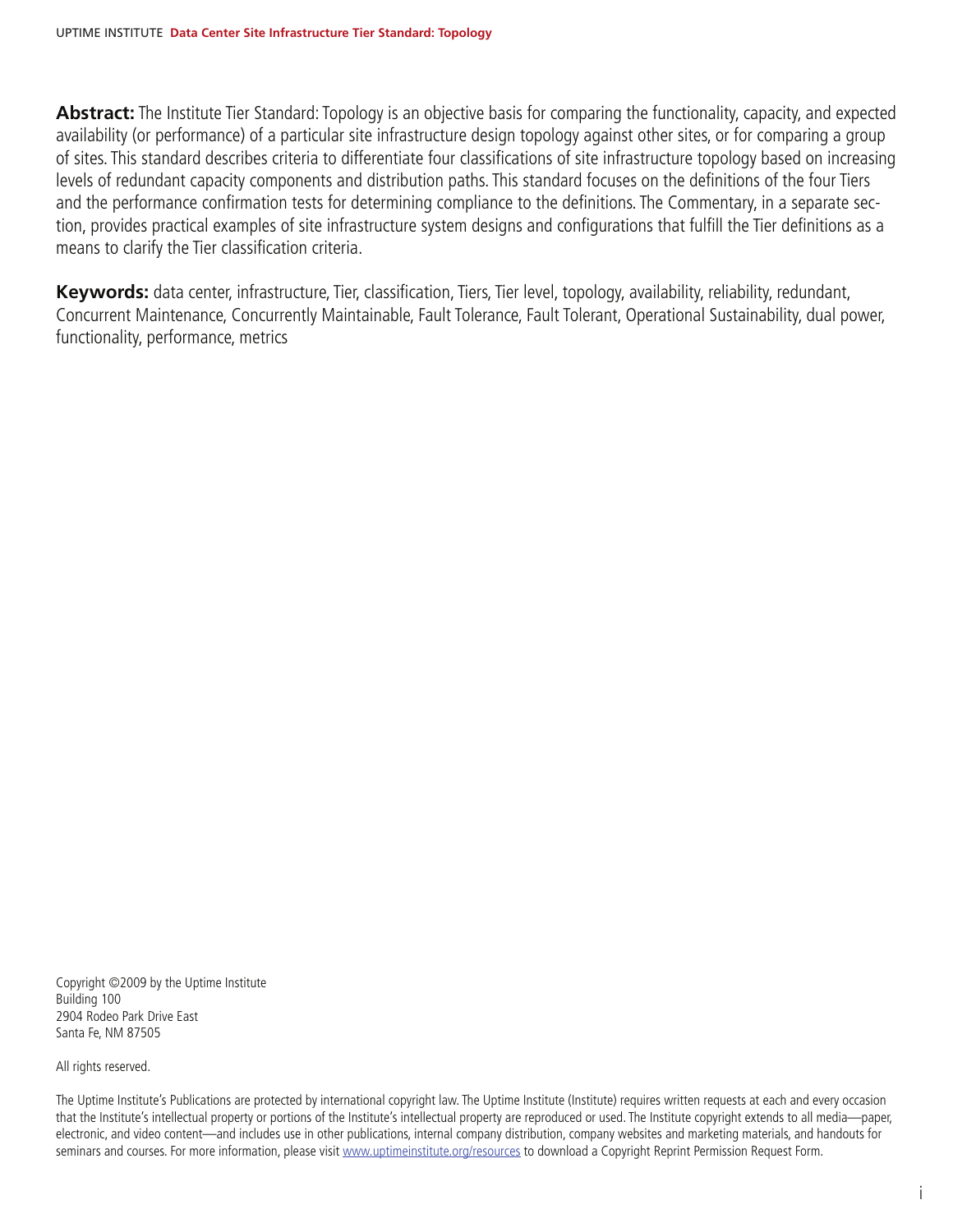## **Introduction**

This introduction is not part of the Uptime Institute Data Center Site Infrastructure Tier Standard: Topology. It provides the reader with context for the application of the standard.

This Uptime Institute Data Center Site Infrastructure Tier Standard: Topology is a restatement of the content previously published as the Institute white paper Tier Classifications Define Site Infrastructure Performance. Selected content of this white paper has been reedited into an ANSI Standards Model format. Future updates or changes to the Institute Tier Standard: Topology shall be accomplished though a review and recommendation process consistent with other recognized Standards bodies.

The Tier Classifications were created to consistently describe the site-level infrastructure required to sustain data center operations, not the characteristics of individual systems or subsystems. Data centers are dependent upon the successful and integrated operation of at least 16 separate site infrastructure subsystems. Every subsystem and system must be consistently deployed with the same site uptime objective to satisfy the distinctive Tier requirements. The most critical decision-making perspective owners and designers must consider, when making inevitable tradeoffs, is what effect does the decision have on the life cycle integrated operation of the Information Technology (IT) environment in the computer room.

Simply put, the Tier topology rating for an entire site is constrained by the rating of the weakest subsystem that will impact site operation. For example, a site with a robust Tier IV UPS configuration combined with a Tier II chilled water system yields a Tier II site rating.

This very stringent definition is driven by senior executives who have approved multi-million dollar investments for an objective report of actual site capabilities. Any exceptions and exclusions footnoted in the approval documents will be quickly lost and forgotten. If a site has been advertised within an organization as being Fault Tolerant (Tier IV), it will be inconsistent to have to plan a site shutdown at any time in the future—regardless of any "fine print" exclusions that diligently identified the risk. For this reason, there are no partial or fractional Tier ratings. A site's Tier rating is not the average of the ratings for the critical site infrastructure subsystems. The site's Tier rating is the lowest of the individual subsystem ratings.

Similarly, the Tier rating cannot be claimed by using calculated mean time between failures (MTBF) component statistical reliability to generate a predictive availability and then using that number to match the empirical availability results with those of sites representing the different Tier classifications. Statistically valid component values are not available, partly because product life cycles are getting shorter and no independent, industry-wide database exists to collect failure data.

Finally, the Tier Standard focuses on the topology and performance of an individual site. High levels of end-user availability may be attained through the integration of complex IT architectures and network configurations that take advantage of synchronous applications running on multiple sites. However, this Standard is independent of the IT systems operating within the site.

### Copyrights

This document is copyrighted by the Uptime Institute, Inc. The Institute—in making this document available as a reference to governmental agencies, public institutions, and private users—does not waive any rights in copyright to this document.

### **Participants**

The original contents of the Data Center Site Infrastructure Tier Standard: Topology were developed by the following individuals:

W. Pitt Turner, IV and the Community of the Museum John H. Seader Community Community Community Vincent E. Renaud

With editorial contribution by:

Julian S. Kudritzki Kenneth G. Brill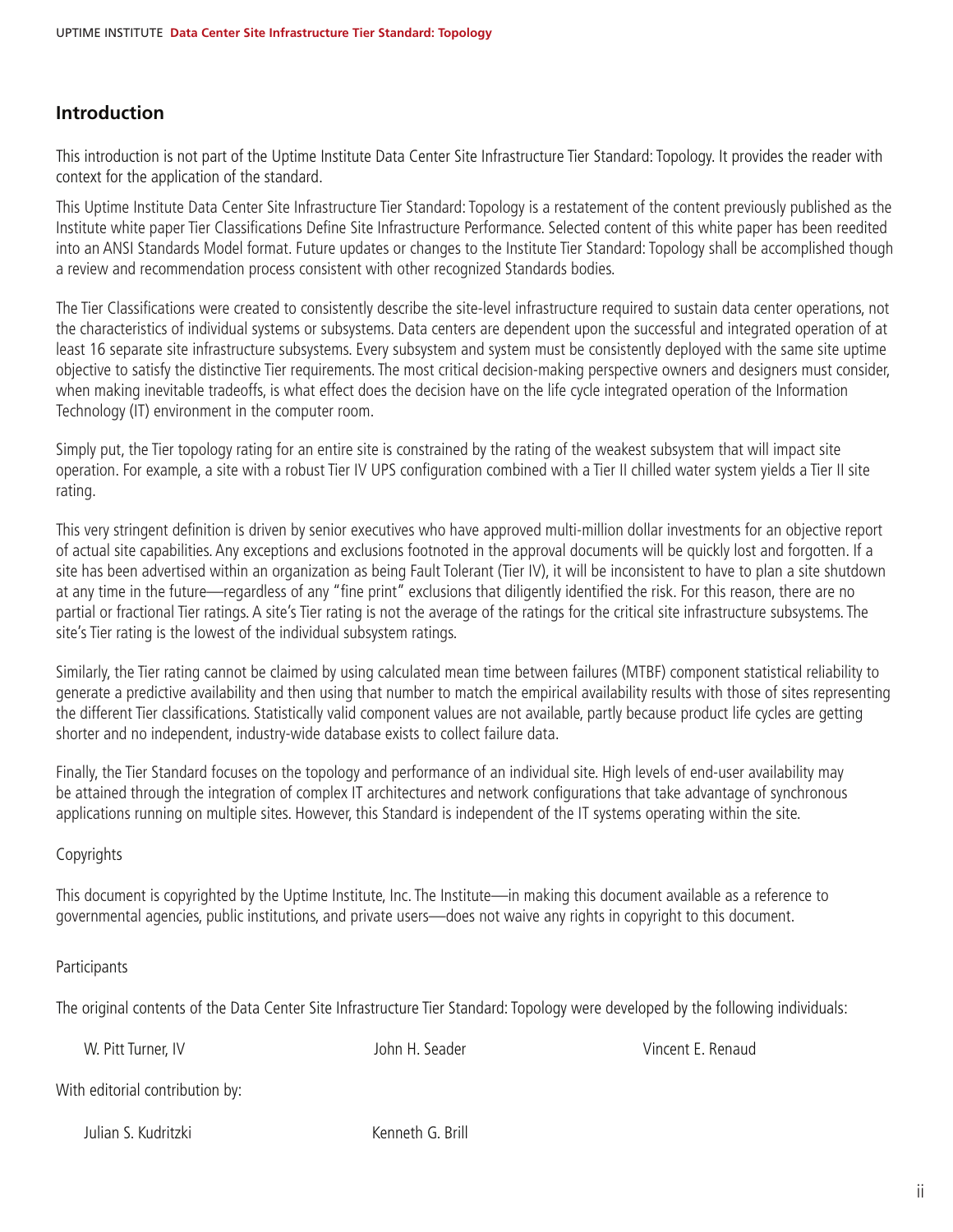# Contents

| $2.1$ . Tier L                                                           |  |
|--------------------------------------------------------------------------|--|
| $2.2$ . Tier II<br>- Redundant Site Infrastructure Capacity Components 2 |  |
| - Concurrently Maintainable Site Infrastructure  2<br>2.3. Tier III      |  |
| 2.4. Tier IV                                                             |  |
|                                                                          |  |
|                                                                          |  |
|                                                                          |  |
| 3. Commentary for Application of the Tier Standard: Topology  5          |  |
|                                                                          |  |
|                                                                          |  |
|                                                                          |  |
|                                                                          |  |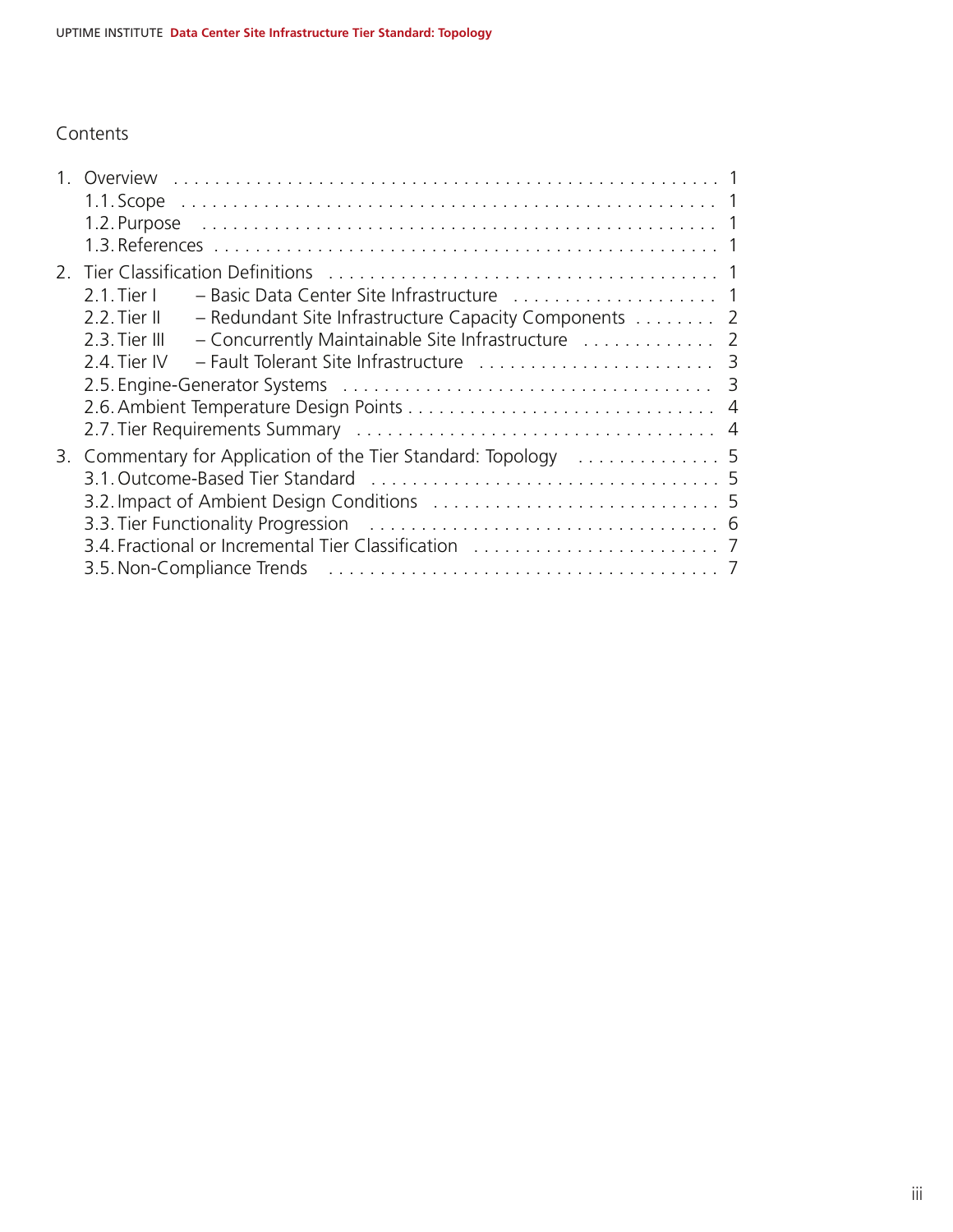## **1.** Overview

### **1.1 Scope**

This standard establishes four distinctive definitions of data center site infrastructure Tier classifications (Tier I, Tier II, Tier III, Tier IV), and the performance confirmation tests for determining compliance to the definitions. The Tier classifications describe the site-level infrastructure topology required to sustain data center operations, not the characteristics of individual systems or subsystems. This standard is predicated on the fact that data centers are dependent upon the successful and integrated operation of several separate site infrastructure subsystems, the number of which is dependent upon the individual technologies (e.g., power generation, refrigeration, uninterruptible power sources, etc.) selected to sustain the operation.

Every subsystem and system integrated into the data center site infrastructure must be consistently deployed with the same site uptime objective to satisfy the distinctive Tier requirements.

Compliance with the requirements of each Tier is measured by outcome-based confirmation tests and operational impacts. This method of measurement differs from a prescriptive design approach or a checklist of required equipment.

Commentary on the Tier standard is in a separate section that focuses on examples and conceptual-level illustrations of the various ways to design and configure each Tier topology within each Tier level. The commentary section also offers guidance in the application and implementation of the Tier definitions. In addition, the commentary section includes discussion and examples to aid in understanding Tier concepts as well as information on common design topology shortfalls.

### **1.2 Purpose**

The purpose of this standard is to equip design professionals, data center operators, and non-technical managers with an objective and effective means for identifying the anticipated performance of different data center site infrastructure design topologies.

#### **1.3 References**

American Society of Heating, Refrigerating, and Air-Conditioning Engineers, 2005 ASHRAE Handbook – Fundamentals. Publication.

Uptime Institute, Inc. Fault Tolerant Power Compliance Specification, Version 2.0. Specification. Uptime Institute, Inc. Continuous Cooling Is Required for Continuous Availability. White paper.

# 2. Site Infrastructure Tier Standards

#### **2.1 Tier I: Basic Site Infrastructure**

2.1.1 The fundamental requirement:

a) A Tier I basic data center has non-redundant capacity components and a single, non-redundant distribution path serving the computer equipment.

- 2.1.2 The performance confirmation tests:
	- a) There is sufficient capacity to meet the needs of the site.

b) Planned work will require most or all of the site infrastructure systems to be shut down affecting computer equipment, systems, and end users.

#### 2.1.3 The operational impacts:

a) The site is susceptible to disruption from both planned and unplanned activities. Operation (Human) errors of site infrastructure components will cause a data center disruption.

b) An unplanned outage or failure of any capacity system, capacity component, or distribution element will impact the computer equipment.

c) The site infrastructure must be completely shut down on an annual basis to safely perform necessary preventive maintenance and repair work. Urgent situations may require more frequent shutdowns. Failure to regularly perform maintenance significantly increases the risk of unplanned disruption as well as the severity of the consequential failure.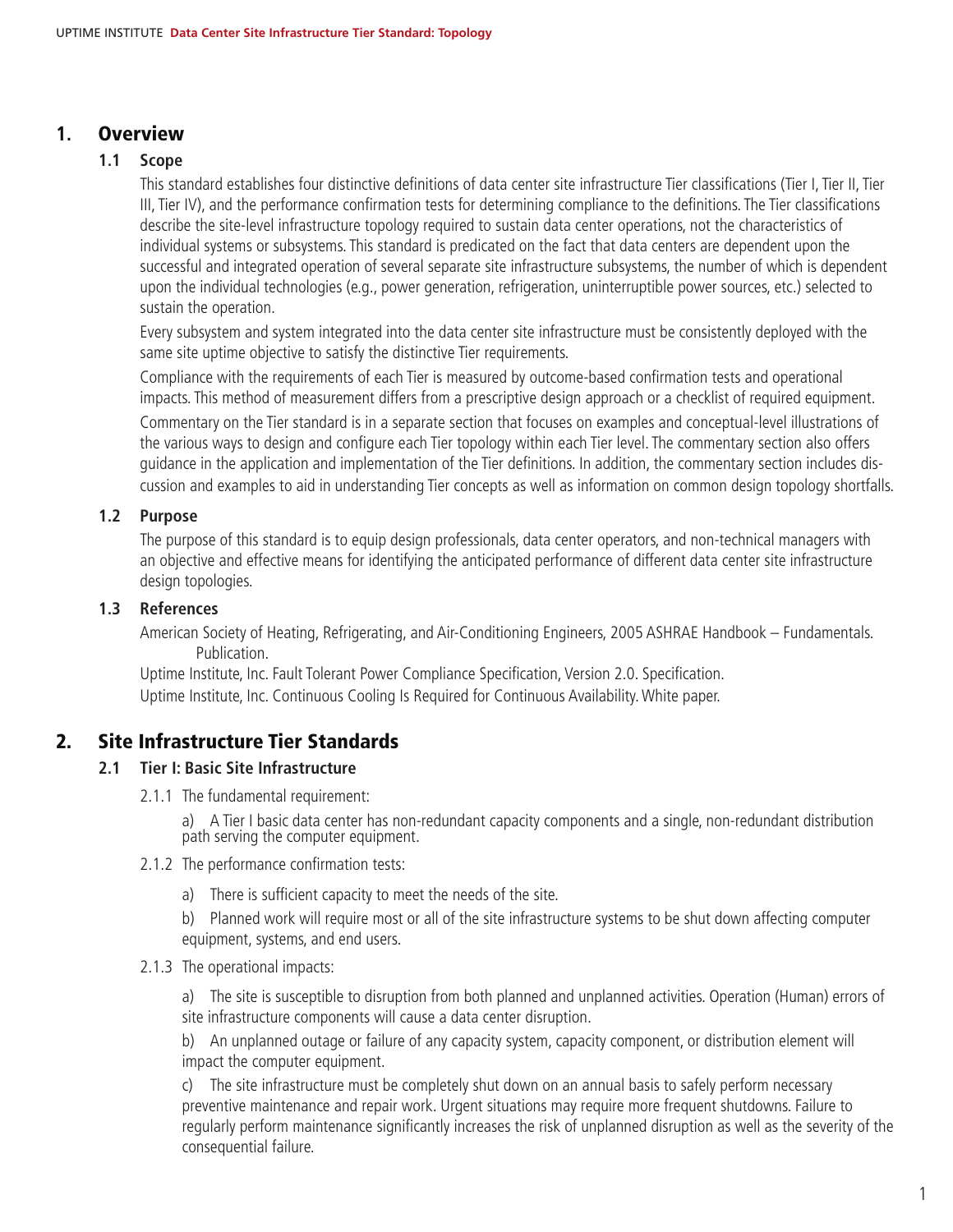### **2.2 Tier II: Redundant Site Infrastructure Capacity Components**

2.2.1 The fundamental requirement:

a) A Tier II data center has redundant capacity components and a single, non-redundant distribution path serving the computer equipment.

2.2.2 The performance confirmation tests:

a) Redundant capacity components can be removed from service on a planned basis without causing any of the computer equipment to be shut down.

b) Removing distribution paths from service for maintenance or other activity requires shutdown of computer equipment.

2.2.3 The operational impacts:

a) The site is susceptible to disruption from both planned activities and unplanned events. Operation (Human) errors of site infrastructure components may cause a data center disruption.

b) An unplanned capacity component failure may impact the computer equipment. An unplanned outage or failure of any capacity system or distribution element will impact the computer equipment.

c) The site infrastructure must be completely shut down on an annual basis to safely perform preventive maintenance and repair work. Urgent situations may require more frequent shutdowns. Failure to regularly perform maintenance significantly increases the risk of unplanned disruption as well as the severity of the consequential failure.

## **2.3 Tier III: Concurrently Maintainable Site Infrastructure**

2.3.1 The fundamental requirements:

a) A Concurrently Maintainable data center has redundant capacity components and multiple independent distribution paths serving the computer equipment. Only one distribution path is required to serve the computer equipment at any time.

b) All IT equipment is dual powered as defined by the Institute's Fault Tolerant Power Compliance Specification, Version 2.0 and installed properly to be compatible with the topology of the site's architecture. Transfer devices, such as point-of-use switches, must be incorporated for computer equipment that does not meet this specification.

2.3.2 The performance confirmation tests:

a) Each and every capacity component and element in the distribution paths can be removed from service on a planned basis without impacting any of the computer equipment.

b) There is sufficient permanently installed capacity to meet the needs of the site when redundant components are removed from service for any reason.

2.3.3 The operational impacts:

a) The site is susceptible to disruption from unplanned activities. Operation errors of site infrastructure components may cause a computer disruption.

b) An unplanned outage or failure of any capacity system will impact the computer equipment.

c) An unplanned outage or failure of a capacity component or distribution element may impact the computer equipment.

d) Planned site infrastructure maintenance can be performed by using the redundant capacity components and distribution paths to safely work on the remaining equipment.

e) During maintenance activities, the risk of disruption may be elevated. (This maintenance condition does not defeat the Tier rating achieved in normal operations.)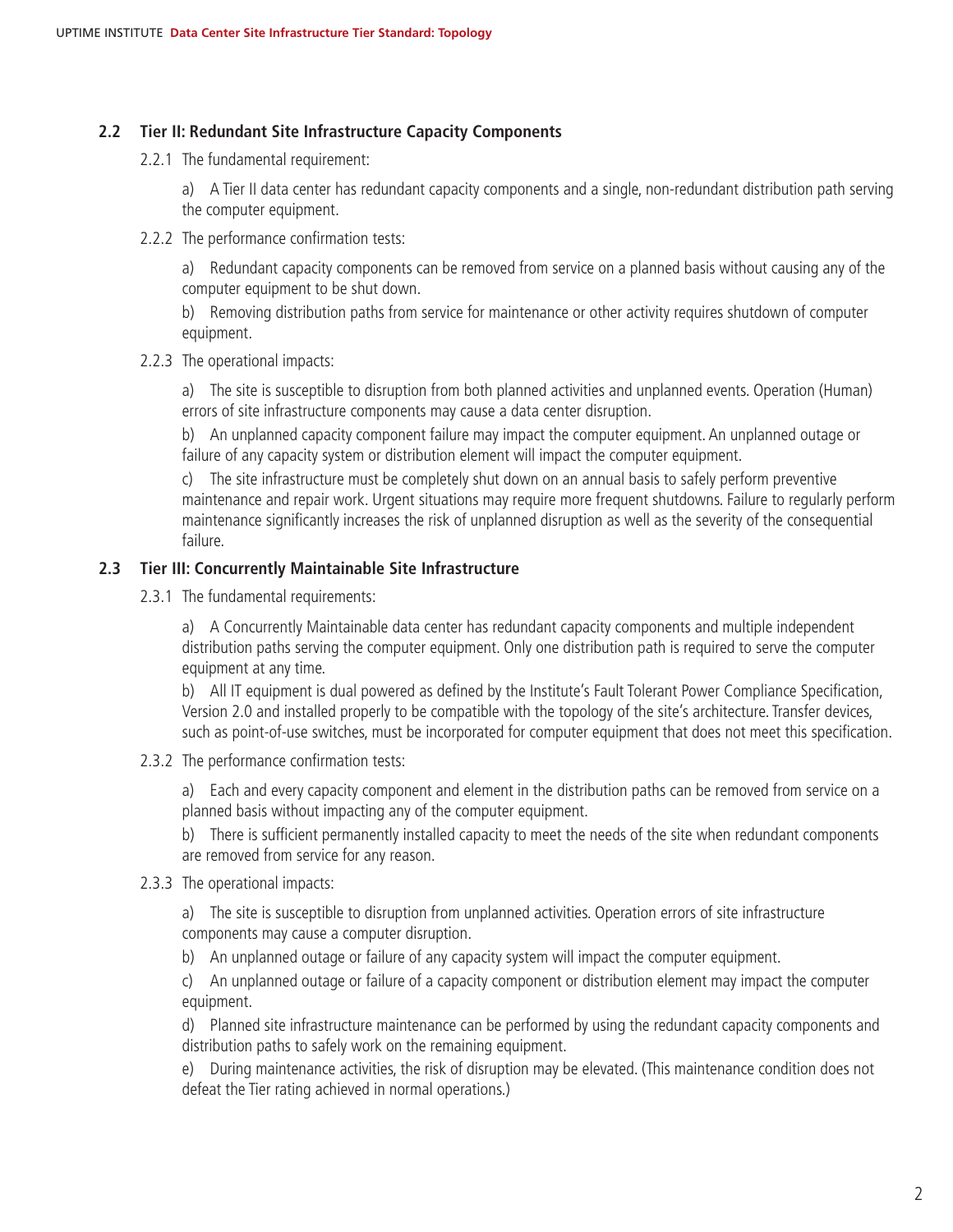## **2.4 Tier IV: Fault Tolerant Site Infrastructure**

2.4.1 The fundamental requirements:

a) A Fault Tolerant data center has multiple, independent, physically isolated systems that provide redundant capacity components and multiple, independent, diverse, active distribution paths simultaneously serving the computer equipment. The redundant capacity components and diverse distribution paths shall be configured such that "N" capacity is providing power and cooling to the computer equipment after any infrastructure failure.

b) All IT equipment is dual powered as defined by the Institute's Fault Tolerant Power Compliance Specification, Version 2.0 and installed properly to be compatible with the topology of the site's architecture. Transfer devices, such as point-of-use switches, must be incorporated for computer equipment that does not meet this specification.

c) Complementary systems and distribution paths must be physically isolated from one another

(compartmentalized) to prevent any single event from simultaneously impacting both systems or distribution paths. d) Continuous Cooling is required. For more information see the Institute white paper Continuous Cooling Is Required for Continuous Availability.

- 2.4.2 The performance confirmation tests:
	- a) A single failure of any capacity system, capacity component, or distribution element will not impact the computer equipment.
	- b) The system itself automatically responds ('self heals') to a failure to prevent further impact to the site.

c) Each and every capacity component and element in the distribution paths can be removed from service on a planned basis without impacting any of the computer equipment.

d) There is sufficient capacity to meet the needs of the site when redundant components or distribution paths are removed from service for any reason.

### 2.4.3 The operational impacts:

- a) The site is not susceptible to disruption from a single unplanned event.
- b) The site is not susceptible to disruption from any planned work activities.

c) The site infrastructure maintenance can be performed by using the redundant capacity components and distribution paths to safely work on the remaining equipment.

d) During maintenance activity where redundant capacity components or a distribution path shut down, the computer equipment is exposed to an increased risk of disruption in the event a failure occurs on the remaining path. This maintenance configuration does not defeat the Tier rating achieved in normal operations.

e) Operation of the fire alarm, fire suppression, or the emergency power off (EPO) feature may cause a data center disruption.

### **2.5 Engine-Generator Systems**

Tier III and IV engine-generator systems are considered the primary power source for the data center. The local power utility is an economic alternative. Disruptions to the utility power are not considered a failure, but rather an expected operational condition for which the site must be prepared.

2.5.1 Site on Engine-Generator Power

A Tier III or IV engine-generator system, along with its power paths and other supporting elements, shall meet the Concurrently Maintainable and/or Fault Tolerant performance confirmation tests while they are carrying the site on engine-generator power.

2.5.2 Manufactures' Run Time Limitation

Engine generators for Tier III and IV sites shall not have a limitation on consecutive hours of operation when loaded to "N" demand. Engine generators that have a limit on consecutive hours of operation at "N" demand are appropriate for Tier I or II.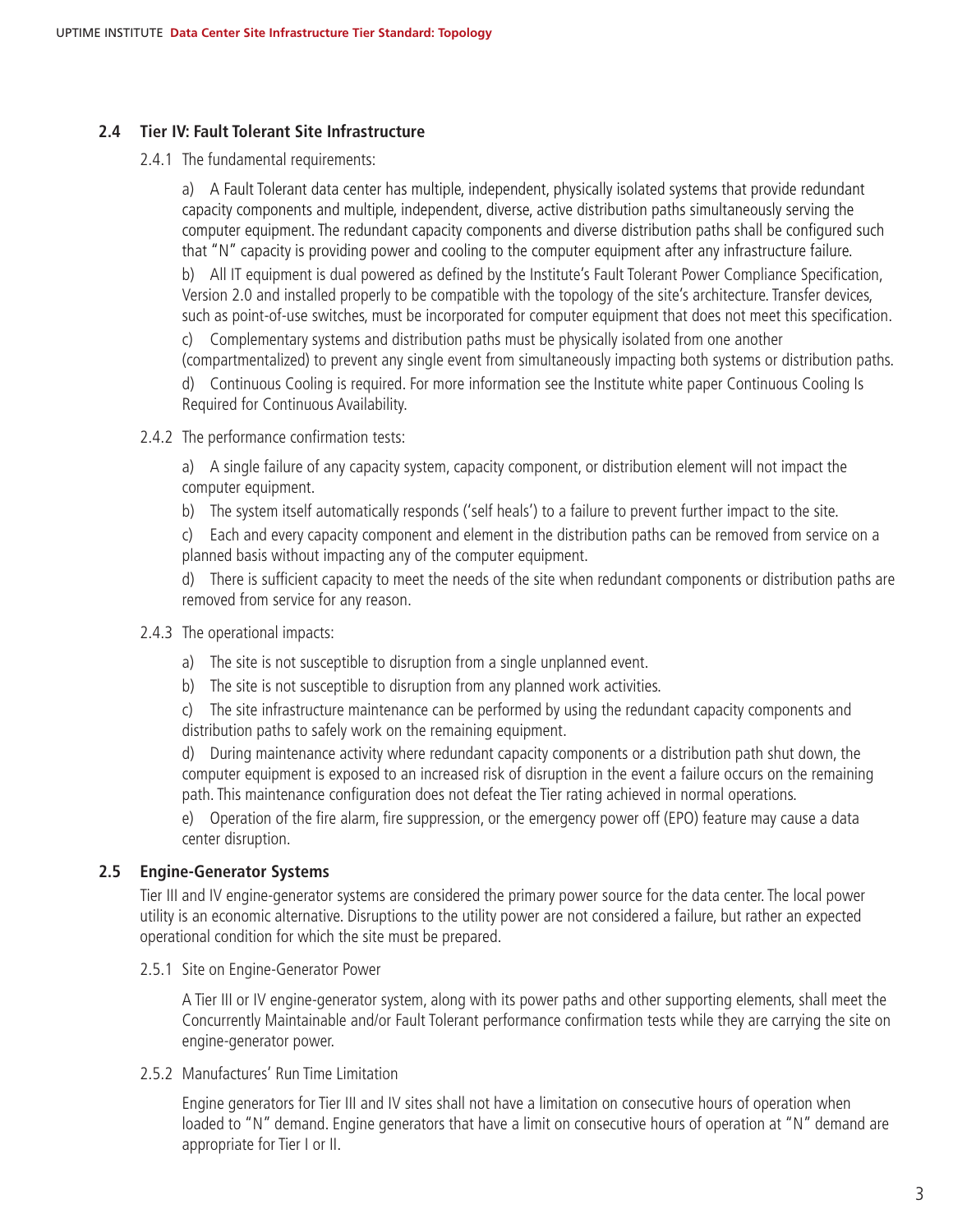2.5.3 Regulatory Run Time Limitation

Engine-generator systems often have an annual regulatory limit on operating hours driven by emissions. These environmental limits do not impact the consecutive hours of operation constraint established in this section.

#### **2.6 Ambient Temperature Design Points**

The effective capacity for data center facilities infrastructure equipment shall be determined at the peak demand condition based on the climatological region and steady state operating set points for the data center. All manufactures' equipment capacities shall be adjusted to reflect the extreme observed temperatures and altitude at which the equipment will operate to support the data center.

2.6.1 Extreme Annual Design Conditions

The capacity of all equipment that rejects heat to the atmosphere shall be determined at the Extreme Annual Design Conditions that best represents the data center location in the most recent edition of the ASHRAE Handbook – Fundamentals. (Each ASHRAE Handbook is revised and published every 4 years.) The design Wet Bulb (WB) temperature shall be the listed Extreme Max WB value and the design Dry Bulb (DB) temperature for design shall be the "n=20 years" value.

2.6.2 Computer Room Set points

The capacity for computer room cooling equipment shall be determined at the return air temperature, and relative humidity established by the owner for steady state data center operations.

### **2.7 Tier Requirements Summary**

A summary of the preceding requirements defining the four distinct Tier classification levels is in Table 1.

|                                                      | Tier I                    | Tier II                   | Tier III                    | Tier IV                          |
|------------------------------------------------------|---------------------------|---------------------------|-----------------------------|----------------------------------|
| Active Capacity Components<br>to Support the IT Load | ${\bf N}$                 | $N+1$                     | $N+1$                       | $\mathbf N$<br>After any Failure |
| <b>Distribution Paths</b>                            |                           | 1                         | 1 Active and<br>1 Alternate | 2 Simultaneously<br>Active       |
| Concurrently Maintainable                            | No                        | No                        | Yes                         | Yes                              |
| Fault Tolerance                                      | No                        | No                        | No                          | Yes                              |
| Compartmentalization                                 | No                        | No                        | No                          | Yes                              |
| Continuous Cooling                                   | Load Density<br>Dependent | Load Density<br>Dependent | Load Density<br>Dependent   | Class A                          |

#### Table 1: Tier Requirements Summary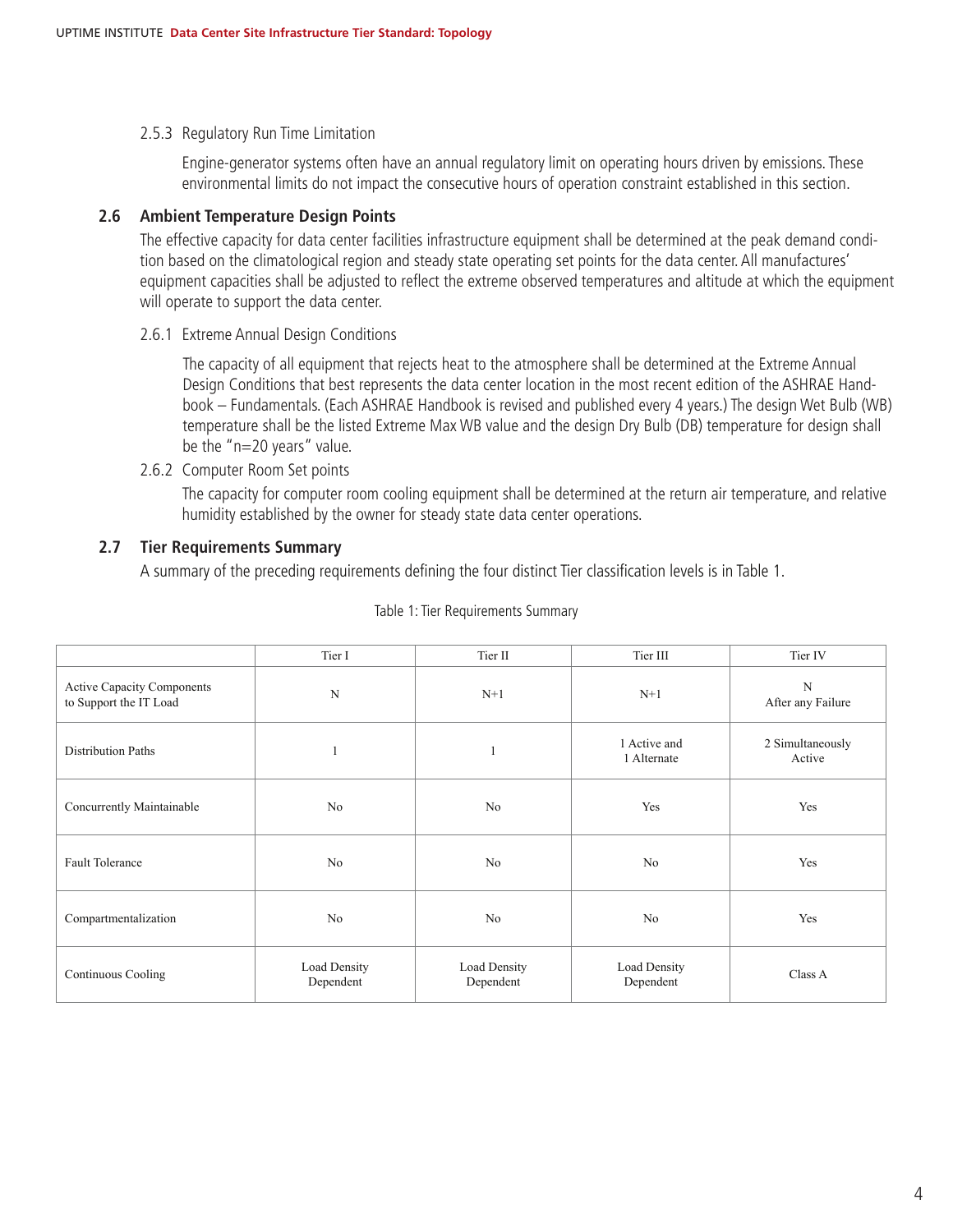# 3. Commentary for Application of the Tier Standard - Topology

*This Commentary is not part of the Data Center Site Infrastructure Tier Standard: Topology. It provides the reader with context for the application of the standard.*

#### **3.1 Outcome-Based Tier Standard**

The definitions used in the Institute's Tier Standard are necessarily and intentionally very broad to allow innovation and client manufacture and equipment preferences in achieving the desired level of site infrastructure performance or uptime. The individual Tiers represent categories of site infrastructure topology that address increasingly sophisticated operating concepts, leading to increased site infrastructure availability.

The operational performance outcomes that define the four Tiers of site infrastructure are very straightforward. Many designs that pass a checklist approach will fail an operational performance requirements approach. This means that, in addition to the rigorous application of engineering principles, there is still considerable judgment and flexibility in the design for uptime and how subsystems are integrated to allow for multiple operating modes.

Tier I sites typically experience 2 separate 12-hour, site-wide shutdowns per year for maintenance or repair work. In addition, across multiple sites and over a number of years, Tier I sites experience 1.2 equipment or distribution failures on average each year. The annual impact of maintenance and unplanned outages is 28.8 hours per year, or 99.67 percent availability.

Operations experience shows that, on average, Tier II sites schedule 3 maintenance windows over a 2-year period and have 1 unplanned outage each year. The redundant components of Tier II topology provide some maintenance opportunity leading to just 1 site-wide shutdown each year and reduce the number of equipment failures that affect the IT operations environment. The annual impact of maintenance and unplanned outages is 22 hours per year, or 99.75 percent availability.

Tier III topology is Concurrently Maintainable, so annual maintenance shutdowns are not required, which allows an aggressive maintenance program improving overall equipment performance. Experience in actual data centers shows that operating better maintained systems reduces unplanned failures to a 4-hour event every 2.5 years, or 1.6 hours on an annual basis. Tier III sites demonstrate 99.98 percent availability.

Tier IV provides robust, Fault Tolerant site infrastructure, so that facility events affecting the computer room are empirically reduced to (1) 4-hour event in a 5-year operating period, or 0.8 hours on an annual basis. Individual equipment failures or distribution path interruptions may still occur, but the effects of the events are stopped short of the IT operations environment. Tier IV sites consistently demonstrate 99.99 percent availability.

The representative availability percentages reported are a characteristic of the operating experience of multiple sites within each Tier Classification. A site with a measured infrastructure availability of 99.90 percent—midway between Tier II (99.75 percent) and Tier III (99.98 percent)—has an operating experience consistent with sites having Tier II topology but does not achieve the availability of Tier III sites. Availability calculations do not determine the Tier Classification. Even more importantly, infrastructure with a statistical probability of failure of 0.9990 cannot be represented as a "Tier 2.5" site, since:

- a) The impact of the failure on overall availability is not represented by the likelihood of a system failure and
- b) The Institute does not recognize fractional Tier ratings. See section 3.4.

### **3.2 Impact of Ambient Design Conditions**

The sustainable effective capacity of most cooling and power generating equipment is impacted by the actual ambient conditions in which it operates. These components typically require more energy to operate and provide less useable capacity as altitude and ambient air temperatures rise.

A common practice for conventional facilities is to select design values applicable to most but not all anticipated hours of operation of that facility. This results in an economical choice of equipment that meets requirements most of the time. This is not appropriate for data centers that are expected to operate on a 24 X Forever basis.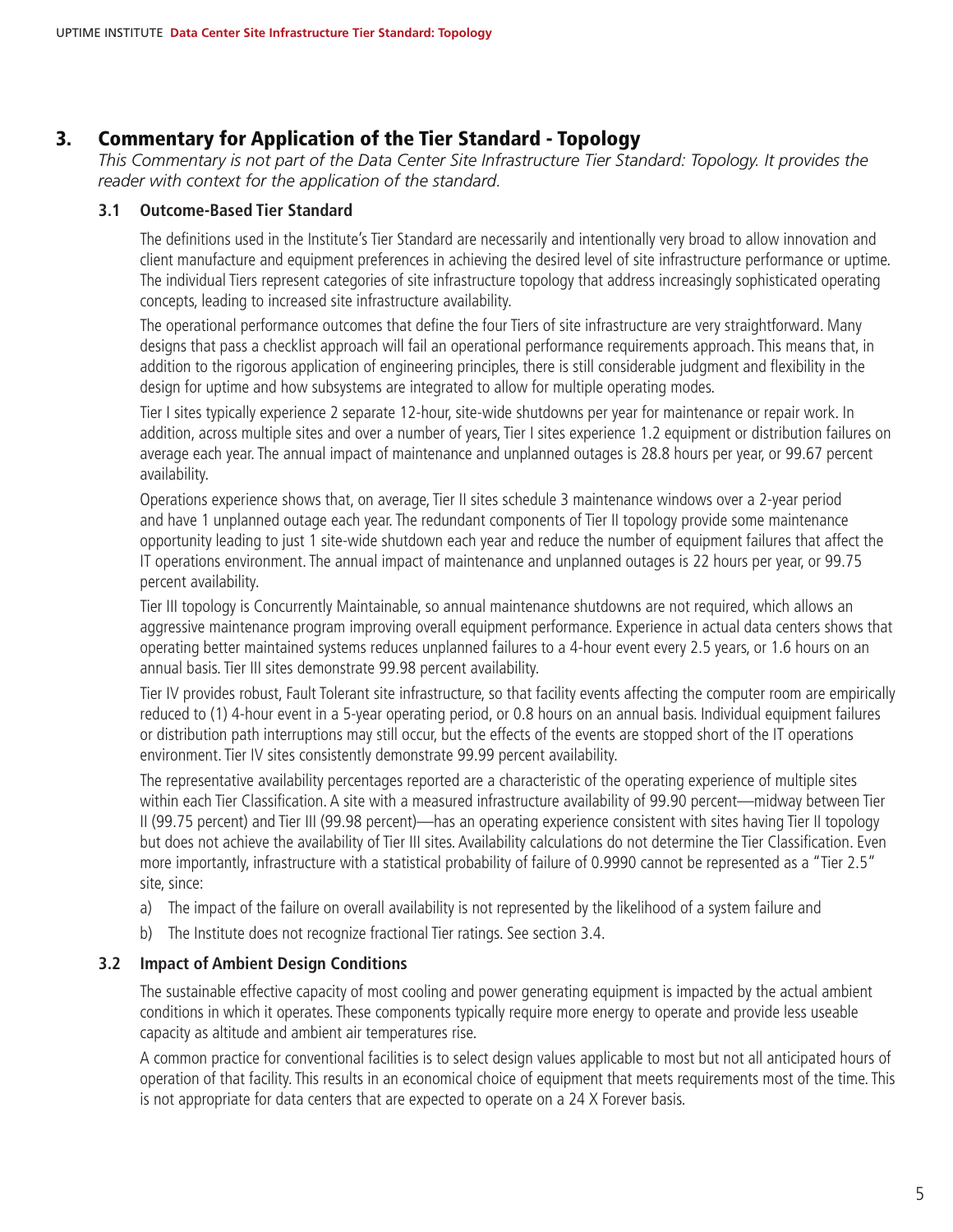Using a dry bulb temperature for design that is exceeded 2% of the time results in selection of a component that is undersized 175 hours of the year. Although this may seem to imply that the owner runs an operational risk for a little over one week each year, these hours actually occur incrementally spread over several days. The 2% design value could result in actual conditions exceeding the design parameters of the equipment several hours every afternoon for a 1- to 2-month period. A 0.4% value, considered conservative by many design professionals, still results in equipment performing below requirements approximately 35 hours each year.

Another example concerning ambient conditions arises when selecting heat rejection systems for split system direct expansion cooling system. Many manufactures provide product selection tables based on 95°F ambient outside conditions. These components will only produce the nominal capacity listed when operating in up to 95°F outside air. These component capacities must be adjusted downward to provide the required capacity when temperatures exceed 95°F.

### **3.3 Tier Functionality Progression**

Owners who select Tier I and Tier II solutions to support current IT technology are typically seeking a solution to shortterm requirements. Both Tier I and Tier II are usually tactical solutions, i.e., driven by first-cost and time-to-market more than life-cycle cost and uptime (or availability) requirements. Rigorous uptime requirements and long-term viability usually lead to the strategic solutions found more often in Tier III and Tier IV site infrastructure. Tier III and Tier IV site infrastructure solutions have an effective life beyond the current IT requirement. Strategic site infrastructure solutions enable the owner to make strategic business decisions concerning growth and technology, unconstrained by current site infrastructure topology.

### 3.3.1 Tier I

Tier I solutions acknowledge the owner's desire for dedicated site infrastructure to support IT systems. Tier I infrastructure provides an improved environment over that of an ordinary office setting and includes: a dedicated space for IT systems; a UPS to filter power spikes, sags, and momentary outages; dedicated cooling equipment not shut down at the end of normal office hours; and an engine generator to protect IT functions from extended power outages.

### 3.3.2 Tier II

Tier II solutions include redundant critical power and cooling capacity components to provide an increased margin of safety against IT process disruptions due to site infrastructure equipment failures. The redundant components are typically extra UPS modules, chillers, heat rejection equipment, pumps, cooling units, and engine generators. A malfunction or normal maintenance will result in loss of a capacity component.

#### 3.3.3 Tier III

Tier III site infrastructure adds the concept of Concurrent Maintenance beyond what is available in Tier I and Tier II solutions. Concurrent Maintenance means that each and every capacity or distribution component necessary to support the IT processing environment can be maintained on a planned basis without impact to the IT environment. The effect on the site infrastructure topology is that a redundant delivery path for power and cooling is added to the redundant critical components of Tier II. Maintenance allows the equipment and distribution paths to be returned to like new condition on a frequent and regular basis.

Thus, the system will reliably and predictably perform as originally intended. Moreover, the ability to concurrently allow site infrastructure maintenance and IT operation requires that each and every system or component that supports IT operations must be able to be taken offline for scheduled maintenance without impact to the IT environment. This concept extends to important subsystems such as control systems for the mechanical plant, start systems for engine generators, EPO controls, power sources for cooling equipment and pumps, isolation valves, and others.

### 3.3.4 Tier IV

Tier IV site infrastructure builds on Tier III, adding the concept of Fault Tolerance to the site infrastructure topology. Similar to the application of Concurrent Maintenance concepts, Fault Tolerance extends to each and every system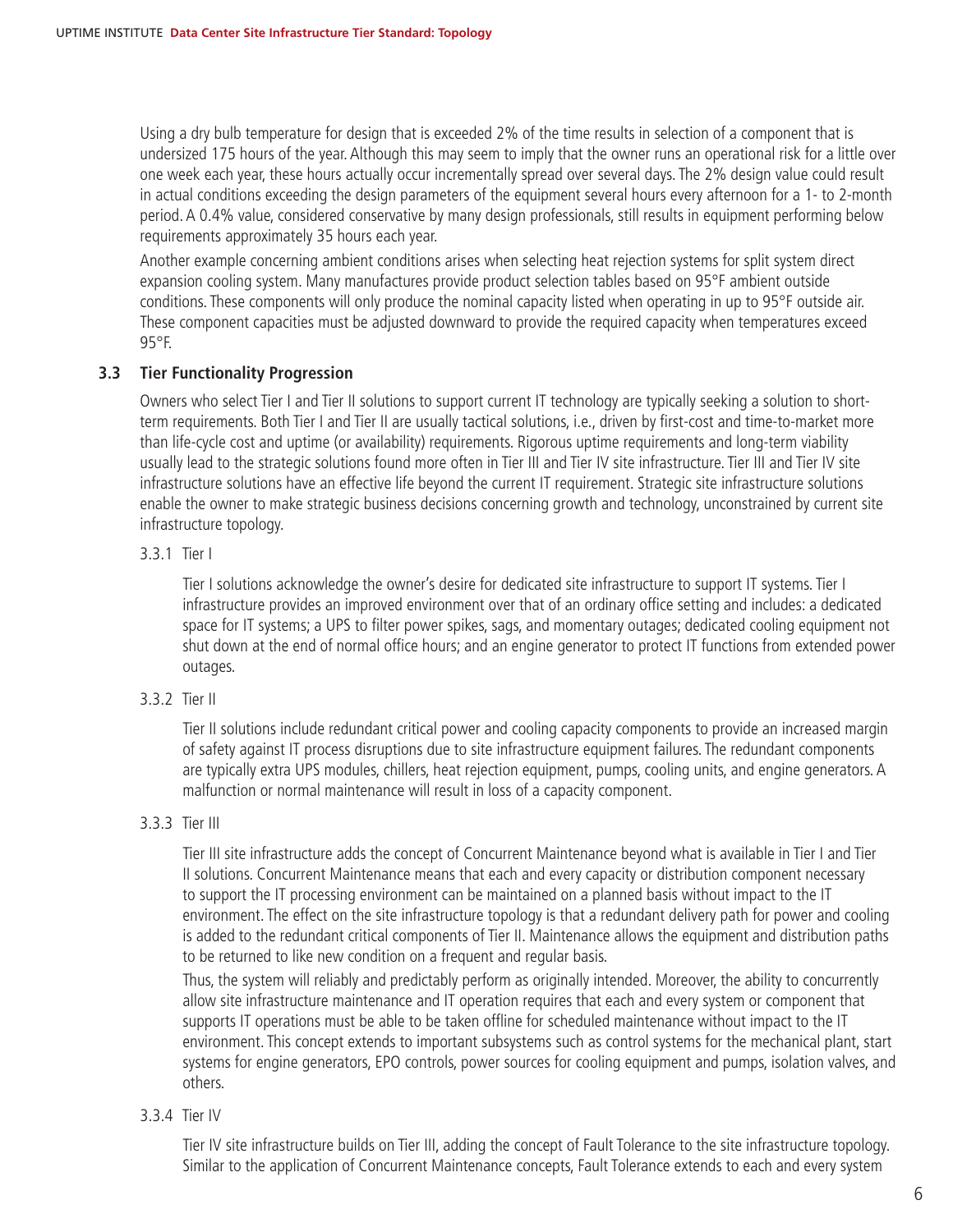or component that supports IT operations. Tier IV considers that any one of these systems or components may fail or experience an unscheduled outage at any time. The Tier IV definition of Fault Tolerance is based on a single component or path failure.

However, the site must be designed and operated to tolerate the cumulative impact of every site infrastructure component, system, and distribution path disrupted by the failure. For example, the failure of a single switchboard will affect every subpanel and equipment component deriving power from the switchboard. A Tier IV facility will tolerate these cumulative impacts without affecting the operation of the computer room.

#### **3.4 Fractional or Incremental Tier Classification**

The four Tier Standard Classifications address topology, or configuration, of site infrastructure, rather than a prescriptive list of components to achieve a desired operational outcome. For example, the same number of chillers and UPS modules can be arranged on single power and cooling distribution paths resulting in a Tier II solution (Redundant Components), or on two distribution paths that may result in a Tier III solution (Concurrently Maintainable).

Consistent, across-the-board application of Tier topology concepts for electrical, mechanical, automation, and other subsystems is required for any site to satisfy the Tier standards defining any classification level. Selecting the appropriate topology solution based on the IT availability requirements to sustain well-defined business processes, and the substantial financial consequences for downtime, provides the best foundation for investment in data center facilities. It is preferable for the owner's focus during the data center design and delivery process to be on the consistent application of the Tier Performance Standard rather than on the details that make up the data center site infrastructure

However, site infrastructure has been occasionally described by others in the industry in terms of fractional Tiers (e.g., Tier 2.5), or incremental Tiers (Tier III +, Enhanced Tier III, or Tier IV-lite). Fractional or incremental descriptions for site infrastructure are not appropriate and are misleading. Including a criteria or an attribute of a higher Tier Classification in the design does not increase the overall Tier Classification. However, deviation from a Tier objective in any subsystem will prevent a site from being Certified at that Tier.

a) A site that has an extra (redundant) UPS module but needs all the installed cooling units running to keep the computer room temperature within limits does not meet the redundancy requirements for Tier II.

b) A switchboard that cannot be shut down without affecting more than the redundant number of secondary chilled water pumps (reducing the available capacity to less than N) is not Concurrently Maintainable and will not be Certified as Tier III.

c) Including a UPS system patterned after a Tier IV system within a site having a Tier II power distribution backbone yields a Tier II Certification.

### **3.5 Non-Compliance Trends**

The most significant deviations from the Tier Standard found in most sites can be summarized as inconsistent solutions. Frequently, a site will have a robust, Fault Tolerant electrical system patterned after a Tier IV solution, but will utilize a Tier II mechanical system that cannot be maintained without interrupting computer room operations. This results in an overall Tier II site rating.

Most often, the mechanical system fails Concurrent Maintenance criteria because of inadequate coordination between the number and location of isolation valves in the chilled water distribution path. Another common oversight is branch circuiting of mechanical components, which results in having to shut down the entire mechanical system to perform electrical maintenance. If more than the redundant number of chillers, towers, or pumps is de-energized for electrical maintenance, computer-room cooling is impacted.

Electrical systems often fail to achieve Tier III or Tier IV criteria due to design choices made in the UPS and the critical power distribution path. UPS configurations that utilize common input and output switchgear are almost always unmaintainable without computer room outages and will fail the Tier III requirements even after spending many hundreds of thousands of dollars. Topologies that include static transfer switches in the critical power path for single-corded IT devices will likely fail both the Fault Tolerance criteria and the Concurrent Maintenance criteria.